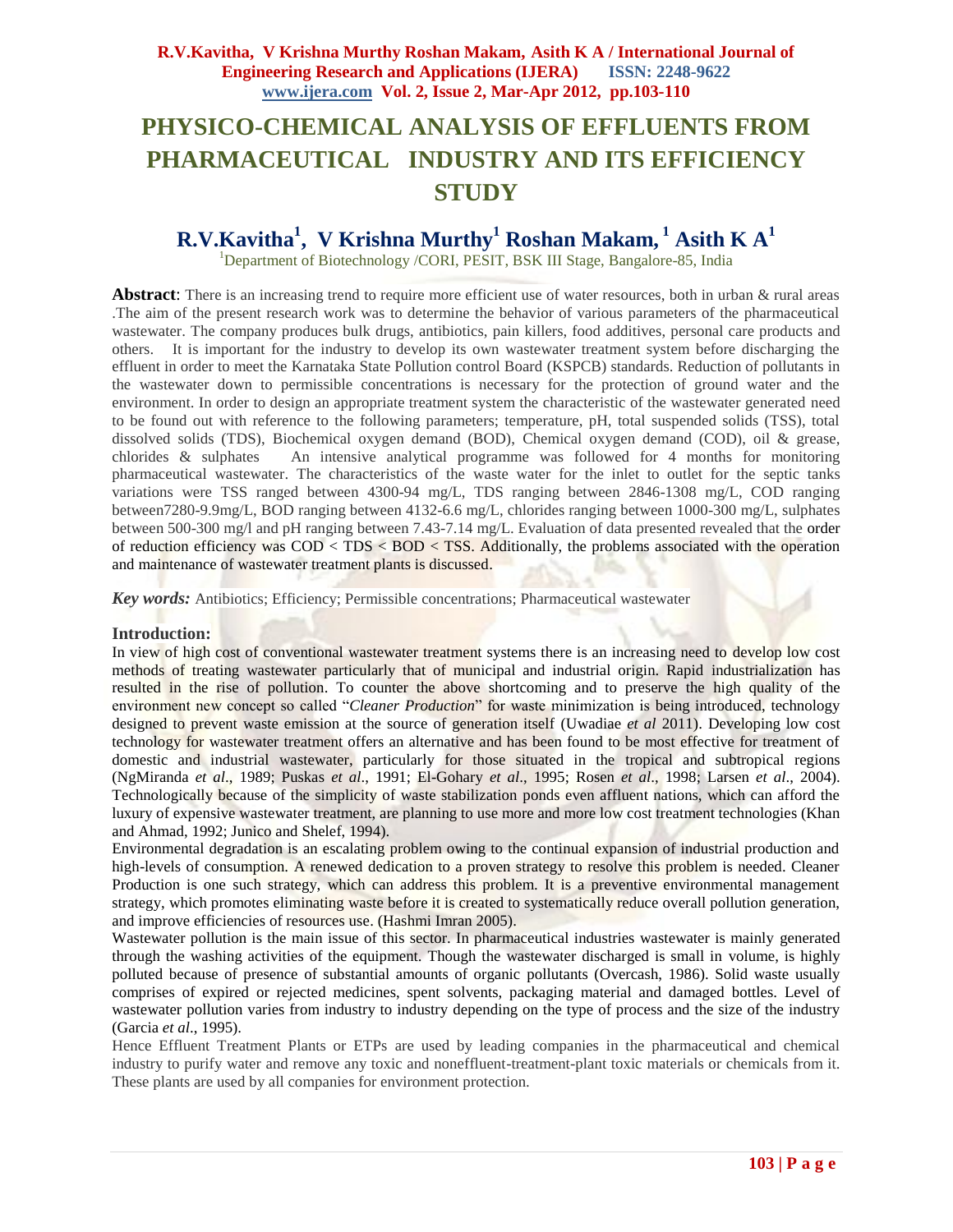The ETP plants are used widely in pharmaceutical industry to remove the effluents from the bulk drugs. During the manufacturing process of drugs, varied effluents and contaminants are produced. The effluent treatment plants are used in the removal of high amount of organics, debris, dirt, grit, pollution, toxic, non toxic materials, polymers etc. from drugs and other medicated stuff. The ETP plants use evaporation and drying methods, and other auxiliary techniques such as centrifuging, filtration, incineration for chemical processing and effluent treatment. The effluent water treatment plants are installed to reduce the possibility of pollution; biodegradable organics if left unsolved, the levels of contamination in the process of purification could damage bacterial treatment beds and lead to pollution of controlled waters.

The aim of the present research work was to determine the behavior of various parameters of the pharmaceutical wastewater. Characterization of wastewater was evaluated in terms of temperature, pH, total suspended solids (TSS), total dissolved solids (TDS), Biochemical oxygen demand (BOD), Chemical oxygen demand (COD), oil & grease, chlorides  $\&$  sulphates for the influent  $\&$  effluent from the selected plants. The performance of the effluent treatment plant was also evaluated & the quality of the reclaimed wastewater was compared with Karnataka State Pollution control Board (KSPCB) standards to determine its suitability for reuse.

#### **MATERIALS AND METHODS**

The source for the collection of wastewater samples throughout the present studies was the Pharmaceutical industry. The study was conducted in a Pharmaceutical industry located in Bangalore, Karnataka. The methodology involved the collection of samples at the different units of the treatment plant.

The effluent treatment plant consists of primary, secondary & tertiary treatments which comprises of collection tank (CT), screening chambers, equalization tank, neutralization tank primary clarifier (PC), anaerobic lagoon, Extended anaerobic lagoon, aerobic lagoon, extended aerobic lagoon, aeration tank-1(AT-1), aeration tank (AT-2), settling tank, reverse osmosis (RO), and sludge drying beds (SDB).

Present research study was conducted for a period of 4 months, the wastewater samples were collected using sterile one liter plastic containers. Samples were collected in pre-sterilized bottles from equalization tank, neutralization tank primary clarifier (PC), anaerobic lagoon, Extended anaerobic lagoon , aerobic lagoon, extended aerobic lagoon, aeration tank-1(AT), aeration tank (AT-2), settling tank and reverse osmosis (RO), for physicochemical analysis (pH, Temperature, COD, BOD, chlorides, sulphates, TSS, TDS, DO and hardness). All samples were transported to the laboratory and analyzed within 30 min. All parameters were analyzed in accordance with standard methods of KSPCB.

#### **RESULTS AND DISCUSSION:**

Data taken during 4 months of this study are presented and discussed. The Concentration of these pollutants should not be allowed to go beyond a certain range, and extra care should be taken to avoid shock load. In case of shock load and abnormal introduction of BOD5, COD, oil and grease etc. Equalization process is recommended before chemical treatment.

*Analysis of sample*

The samples were analyzed for the following parameters:

**pH**: pH of the individual sample was measured immediately after its collection by a pH meter. The results are shown in Table 1 and 2 and Figure 1. The pH of wastewater samples is generally as low as 7.29 and was as high as 7.81 before the treatment. Hashmi Imran (2005) reported that the pH of wastewater samples is generally towards acidic side. It was as low as 5.0 and was as high as 7.2 before entering the septic tank. Extremes of pH of wastewater are generally not acceptable as extremes of pH cause problems to survival of aquatic life. It also interferes with the optimum operation of wastewater treatment facilities. Water with high or low pH is not suitable for irrigation. At low pH most of the metals become soluble and become available and therefore could be hazardous in the environment. At high pH most of the metals become insoluble and accumulate in the sludge and sediments. The findings of the present study are in agreement with the KSPCB standards (Table 3).

**Total suspended solids (TSS)**: Suspended solid do not mean that they are floating matters and remain on top of water layer. They are under suspension and remain in water sample. Total suspended solids play an important role in water and waster water treatment. Their presence in water sample cause depletion of oxygen level. The values for TSS are shown in Table 1 and 2. The minimum and maximum values ranged between 100-4300(before entering the tanks) and 100-2500 mg/L (after leaving the tanks). The TSS value in our study was 94 mg/l which were in accordance with the KSPCB standards (Table 3). TSS is an important parameter for designing wastewater treatment plant and the length of time for which wastewater should be retained for primary treatment.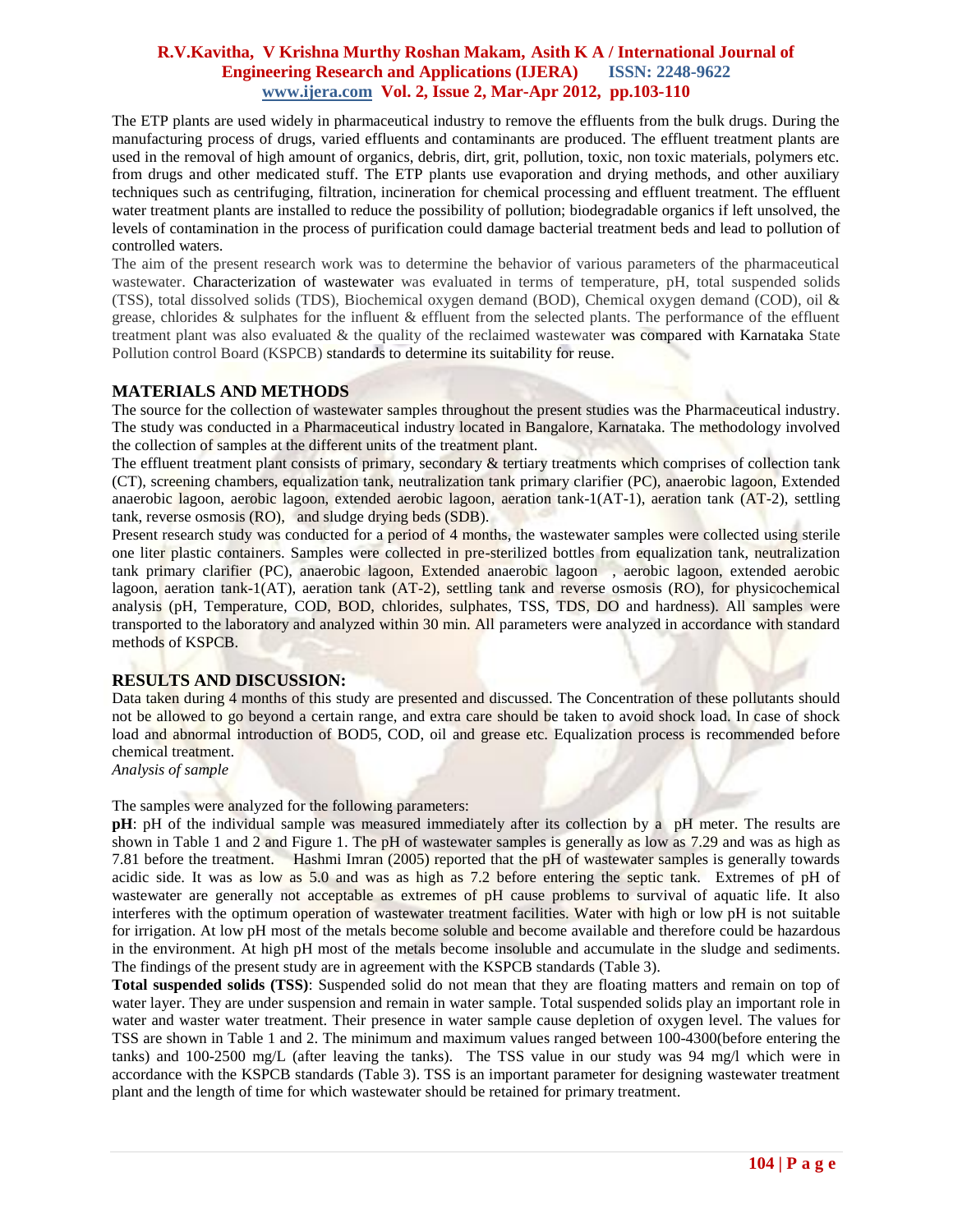**Total dissolved solids (TDS):** The total solid concentration in waste effluent represents the colloidal form and dissolved species. The probable reason for the fluctuation of value of total solid and subsequent the value of dissolved solids due to content collision of these colloidal particles. The rate of collision of aggregated process is also influenced by PH of these effluents.

The values for these parameters are shown in Table 1 and 2, Figure 4. The minimum and maximum values ranged between 1920-2846(before entering the tanks) and 1308-2846 mg/L (after leaving the tanks). The averaged values ranged between  $2272-2132$  mg/L for both the influent & the effluent are well within the maximum permissible limits of 3500 mg/L according to KSPCB standards (Table 3).

**Chemical oxygen demand (COD):** The chemical oxygen demand test (COD) determines, the oxygen required for chemical oxidation of organic matter with the help of strong chemical oxidant. The COD is a test which is used to measure pollution of domestic and industrial waste. The waste is measure in terms of equality of oxygen required for oxidation of organic matter to produce  $CO<sub>2</sub>$  and water. It is a fact that all organic compounds with a few exceptions can be oxidizing agents under the acidic condition. COD test is useful in pinpointing toxic condition and presence of biological resistant substances.

For COD determination samples were preserved using  $H_2SO_4$  and processed for COD determination after the entire sampling operation was complete. The results are shown in Table 1 and 2, Figure 2. As compared to BOD, COD was very high which is normal for such pharmaceutical industries. The minimum and maximum values ranged between 136-7280(before entering the tanks) and 99-7212 mg/L (after leaving the tanks). The averaged values ranged between 3186-1953 mg/L for both the influent & the effluent. Our study showed that the COD after treatment of wastewater was 99 mg/L which was well within the maximum permissible limits of 100 mg/L according to KSPCB standards (Table 3).

**Biochemical oxygen demand (BOD)**: For BOD5 samples were immediately processed after Collection for the determination of initial oxygen and incubated at 20 °C for 5 days for the determination of BOD5. The results are shown in Table 1 and 2, Figure 3. The minimum and maximum values ranged between27-4132 (before entering the tanks) and 6.6-4096 mg/L (after leaving the tanks). The averaged values ranged between 1744-1369 mg/L for both the influent  $\&$  the effluent. The present study reveled that the BOD after treatment was found to be 6.6 mg/L which was well within the maximum permissible limits of 10 mg/L according to KSPCB standards (Table 3).

**Chlorides:** Chlorides are generally present in natural water. The presence of chloride in the natural water can be attributed to dissolution of salts deposits discharged of effluent from chemical industries, oil well operations, sewage discharge of effluent from chemical industries, etc.In the present study chloride of untreated effluent was 1000mg/l and treated effluent was 300 mg/L which was within the permissible limits of 350 mg/ L according to the KSPCB standards (Table 3).

**Sulphates:** Sulphate in one of the major cation occurring in natural water. Sulphate being a stable, highly oxidized, soluble form of sulphur and which is generally present in natural surface and ground waters. Sulphate itself has never been a limiting factor in aquatic systems. The normal levels of sulphate are more than adequate to meet plants need. When water is over loaded with organic waste to point that oxygen is removed then sulphate as an electron acceptor is often used for break down of organic matter to produce H<sub>2</sub>S and produce rotton egg smell (Welch, 1980).In the present study the values of sulphate for untreated effluent was 500 mg/l and that of treated effluent was 300 mg/l which was within the permissible limits of 1000 mg/ L according to the KSPCB standards (Table 3).

| Tank/parameter          | pH   | <b>TDS</b><br>mg/1 | <b>TSS</b><br>mg/1 | BOD mg/l | $\text{COD} \text{ mg}/\text{l}$ | Chlorides<br>mg/1 | Sulphates<br>mg/1 |
|-------------------------|------|--------------------|--------------------|----------|----------------------------------|-------------------|-------------------|
| Neutralization<br>tank  | 7.43 | 2846               | ----               | 4132     | 7280                             | ----              |                   |
| Equalization<br>tank    | 7.35 | 2846               |                    | 4096     | 7212                             |                   |                   |
| Primary clarifier       | 7.23 |                    | 4300               | 4043     | 7113                             | 1000              | 500               |
| Anaerobic<br>lagoon     | 7.81 | 2844               |                    | 4002     | 6903                             |                   |                   |
| Ext.anaerobic<br>lagoon | 7.41 | 2724               |                    | 1609     | 3451                             | ----              |                   |

#### **Table 1.Physico-Chemical Parameters of wastewater entering the tanks.**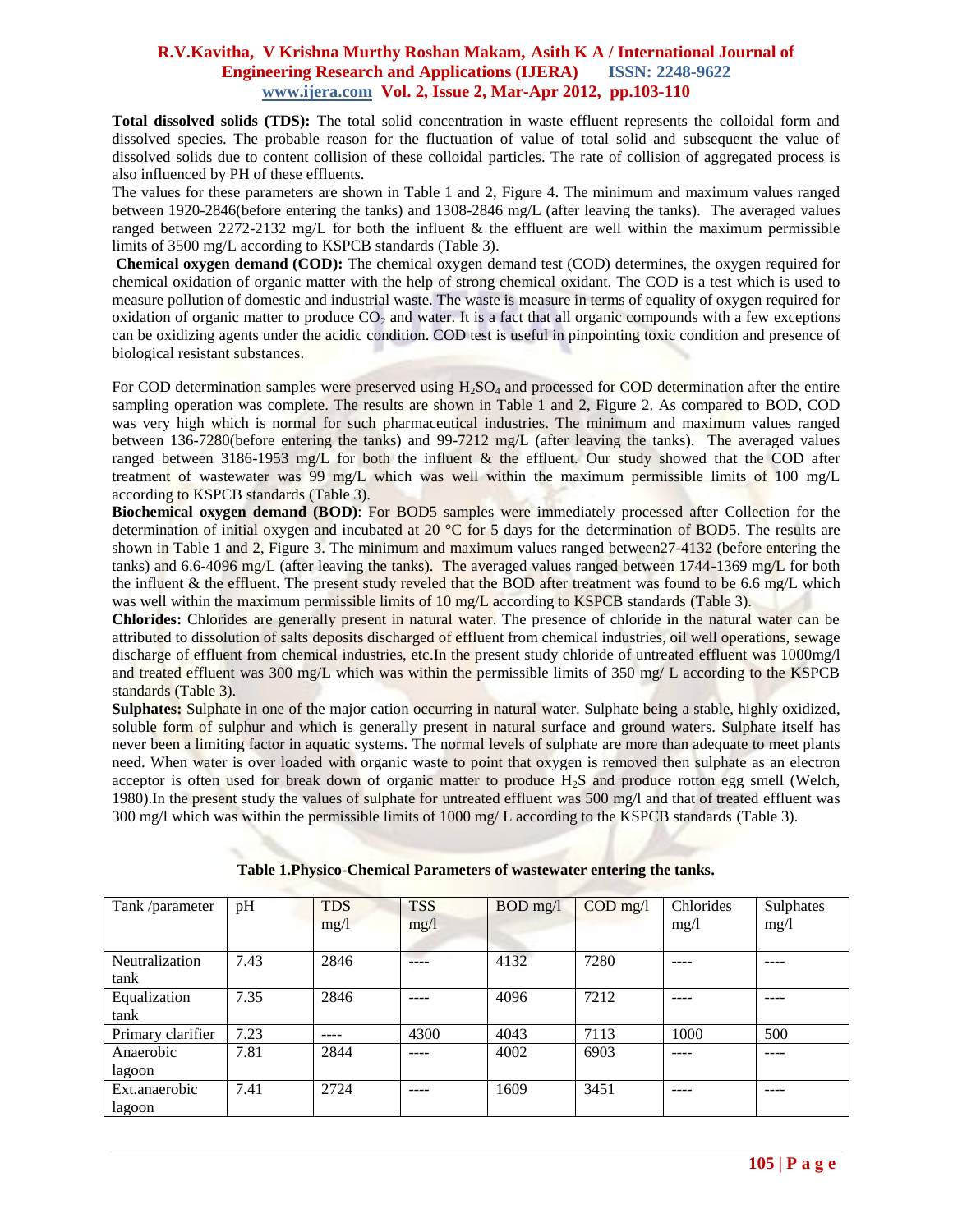| Aerobic lagoon   | 7.41 | 2652 | ---- | 753 | 1602 | ---- | ---- |
|------------------|------|------|------|-----|------|------|------|
| Ext.Aerobic      | 7.31 | 2583 |      | 316 | 665  |      |      |
| lagoon           |      |      |      |     |      |      |      |
| Aeration tank    | 7.3  | 2411 |      | 125 | 344  | ---- |      |
| Ext.<br>aeration | 7.3  | 2140 |      | 57  | 211  |      |      |
| tank             |      |      |      |     |      |      |      |
| Settling tank    | 7.29 | 2032 |      | 27  | 138  | ---- | ---- |
| Reverse osmosis  | 7.29 | 1920 | 100  | 27  | 136  | 300  | 300  |
| plant            |      |      |      |     |      |      |      |

**Table 2.Physico-Chemical Parameters of wastewater leaving the tanks.**

| Tank/parameter           | pH   | <b>TDS</b><br>mg/1   | <b>TSS</b><br>mg/1 | BOD mg/l | $\overline{COD}$ mg/l | Chlorides<br>mg/1 | Sulphates<br>mg/1 |
|--------------------------|------|----------------------|--------------------|----------|-----------------------|-------------------|-------------------|
| Neutralization<br>tank   | 7.35 | 2846                 | ----               | 4132     | 7212                  | ----              | $---$             |
| Equalization<br>tank     | 7.23 | 7117<br>2846<br>4096 |                    |          |                       | ----              |                   |
| Primary clarifier        | 7.81 | $- - - -$            | 4300               | 4002     | 603                   | 1000              | 500               |
| Anaerobic<br>lagoon      | 7.41 | 2583                 |                    | 1607     | 3451                  | ----              |                   |
| Ext.anaerobic<br>lagoon  | 7.41 | 2411                 |                    | 751      | 1600                  |                   | ----              |
| Aerobic lagoon           | 7.31 | 2140                 |                    | 315      | 662                   | ----              | ----              |
| Ext.aerobic<br>lagoon    | 7.3  | 2032                 |                    | 123      | 340                   |                   | -----             |
| Aeration tank            | 7.3  | 1920                 |                    | 57       | 210                   | ----              | ----              |
| Ext.<br>Aeration<br>tank | 7.29 | 1308                 |                    | 27       | 138                   |                   |                   |
| Settling tank            | 7.29 | 1201                 | ----               | 27       | 136                   | ----              | $---$             |
| Reverse osmosis<br>plant | 7.14 | 1050                 | 100                | 6.6      | 99                    | 300               | 300               |

#### **Table 3. Comparison between the findings of the present study & the standards of waste water discharge quality of the treatment plant**

| Parameter      | Untreated Effluent     | Untreated       | <b>KSPCB</b><br>tolerance       | Present findings of<br>the |
|----------------|------------------------|-----------------|---------------------------------|----------------------------|
|                | according<br>to        | Effluent of the | <i>limits</i><br>for<br>treated | treated effluent plant     |
|                | <b>KSPCB Standards</b> | treatment plant | effluents for urban re-         |                            |
|                |                        |                 | use                             |                            |
| pH             | $6.3 - 8.3$            | 7.23-7.81       | $5.5 - 9.0$                     | 7.14                       |
| TDS $mg/l$     | 275-1120               | 1920-2846       | < 2100                          | 1308                       |
|                |                        |                 |                                 |                            |
| $TSS$ mg/l     | 200-720                | 100-4300        | < 100                           | 94                         |
| $BOD$ mg/l     | 50-1900                | 27-4132         | <10                             | 6.6                        |
| $COD$ mg/l     | 50-6000                | 136-7280        | < 100                           | 99                         |
| Chlorides mg/l | 50-350                 | 300-1000        | $<$ 350                         | 300                        |
| Sulphates mg/l | 30-400                 | 300-500         | < 1000                          | 300                        |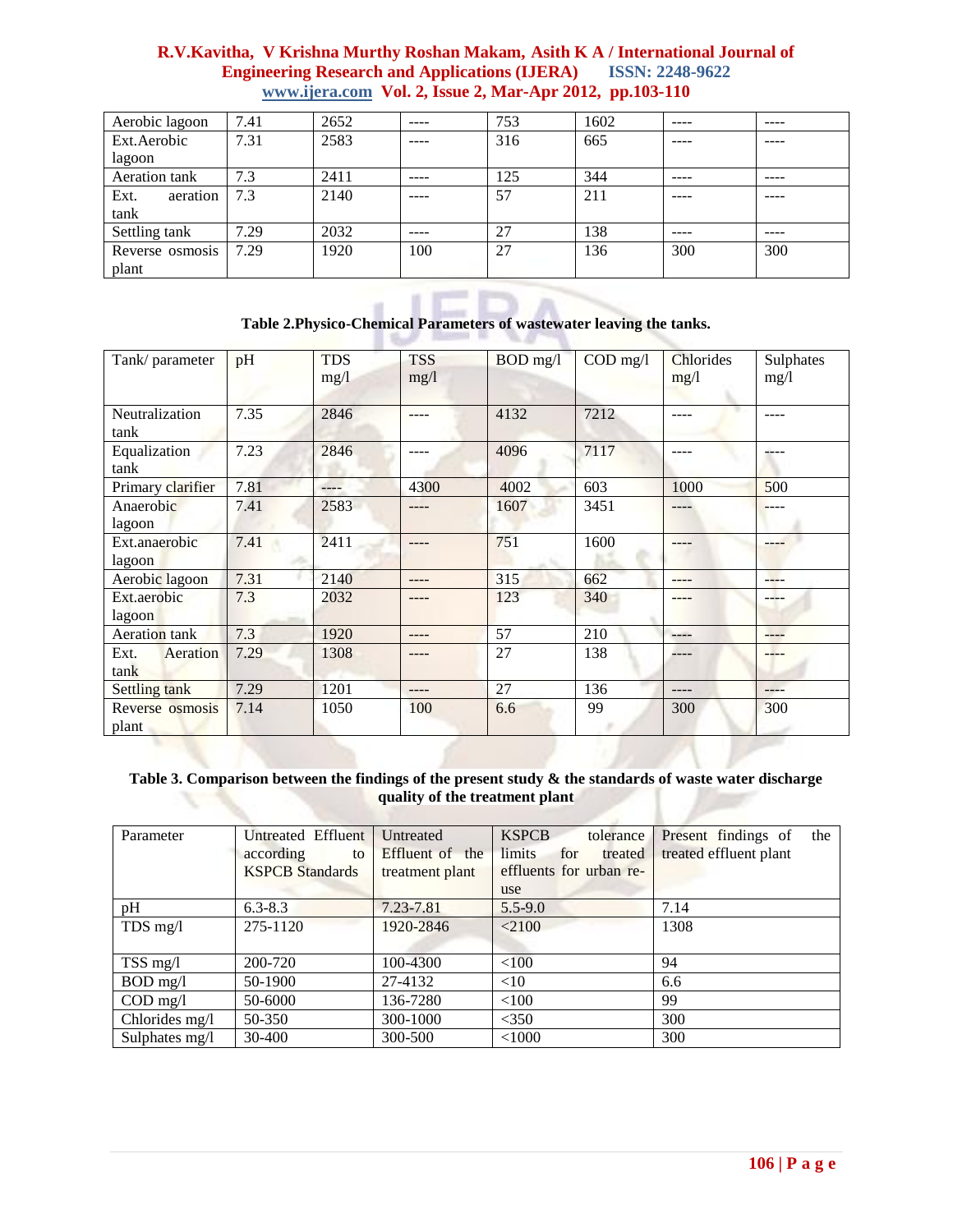#### **Overall Efficiency of the Effluent treatment plant:**

This study investigated the treatment efficiency of wastewater treated in phases of the anaerobic, aerobic and reverses osmosis (Table 4). The reverse osmosis gave better removal efficiency of high TDS of 45.31% and BOD of 76% removal efficiency, aerobic treatment showed 59% COD removal whereas anaerobic phase has poor TDS removal capacity (9%). The reverse osmosis gave better removal efficiency of BOD and TDS ,hence this water is used for coolants, boilers, washing of floors and cleaning cellars, packaging, cleaning for each batch , gardening etc.The overall treatment showed good performance. Every treatment phase of this effluent treatment process (ETP) has its unique removal capacity, and the treated water of ETP met the effluent discharged standards of KSPCB and also fulfills the 4Rconcept called Reduce, Reuse, Recycle and Replenish (Desitti *et al.,* 2011).

| Tanks/<br>parameters | Anaerobic<br>lagoon<br>Efficiency(%) | Ext.anaerobic<br>lagoon<br>Efficiency(%) | Aerobic<br>lagoon<br>Efficiency(%) | Ext.aerobic<br>lagoon<br>Efficiency(%) | Aeration<br>tank<br>Efficiency<br>(% ) | Ext.<br>Aeration<br>tank<br>Efficiency<br>(% ) | Reverse<br>osmosis<br>plant<br>Efficiency<br>(%) |
|----------------------|--------------------------------------|------------------------------------------|------------------------------------|----------------------------------------|----------------------------------------|------------------------------------------------|--------------------------------------------------|
| TDS mg/l             | 9.0                                  | 12.0                                     | 19.0                               | 21.33                                  | 20.36                                  | 39.0                                           | 45.31                                            |
| BODmg/l              | 60.0                                 | 53.0                                     | 58.0                               | 60.4                                   | 54.4                                   | 53.0                                           | 76.0                                             |
| $COD$ mg/l           | 50.0                                 | 54.0                                     | 59.0                               | 49.0                                   | 39.0                                   | 35.0                                           | 27.0                                             |

|  | Table 4. Efficiency of wastewater of the Effluent treatment plant: |  |  |  |
|--|--------------------------------------------------------------------|--|--|--|
|  |                                                                    |  |  |  |

**Figure .1**.Comparison between effluent pH and KSPCB Standards. X-axis which represents treatment plants which includes neutralization tank, equalization tank, Primary clarifier Anaerobic lagoon, Ext.anaerobic lagoon ,Aerobic lagoon ,Ext.aerobic lagoon ,Aeration tank, Ext. Aeration tank ,Settling tank & Reverse osmosis plant



**Figure 2.** Comparison between effluent COD and KSPCB Standards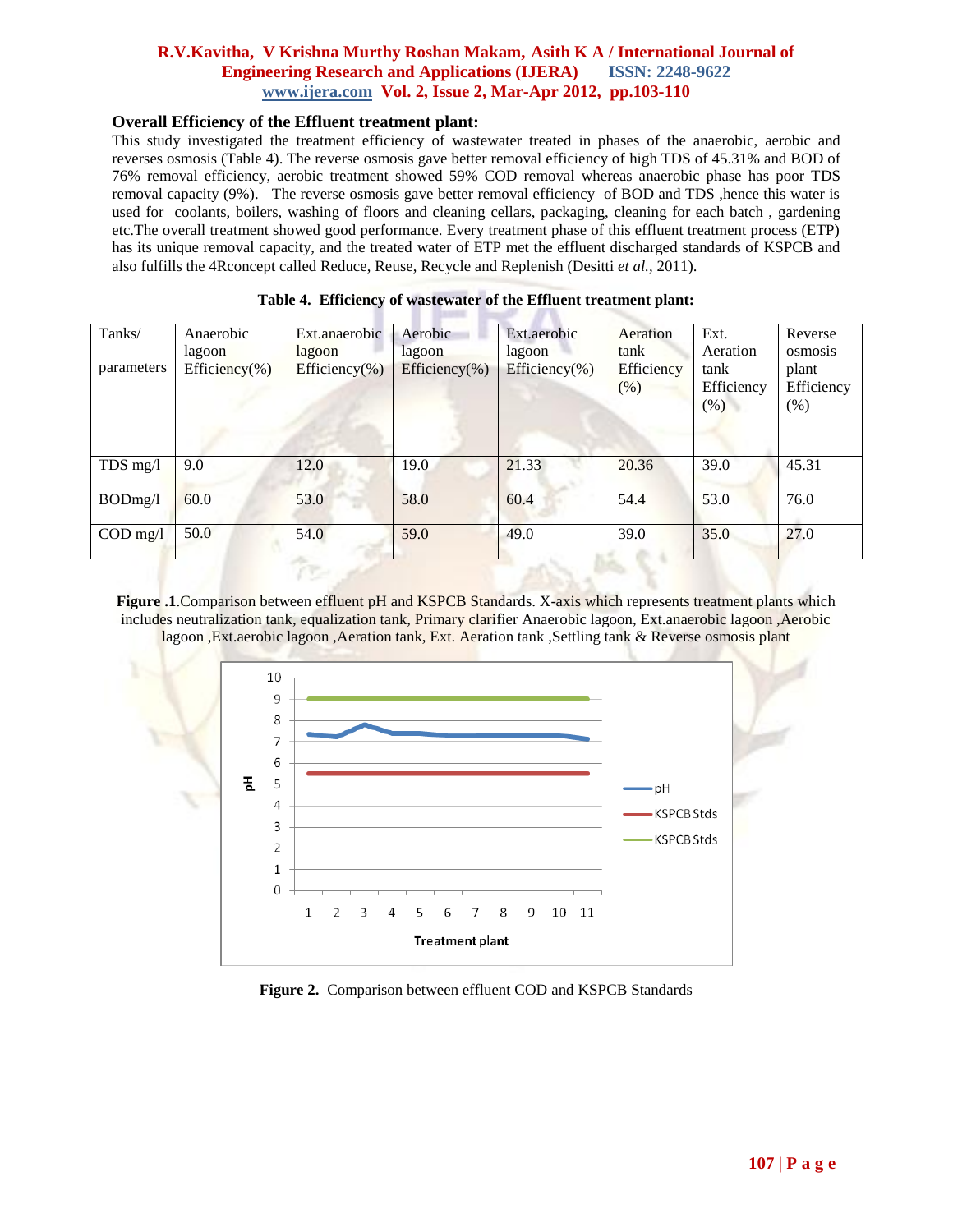





**Figure 4.** Comparison between effluent TDS and KSPCB Standards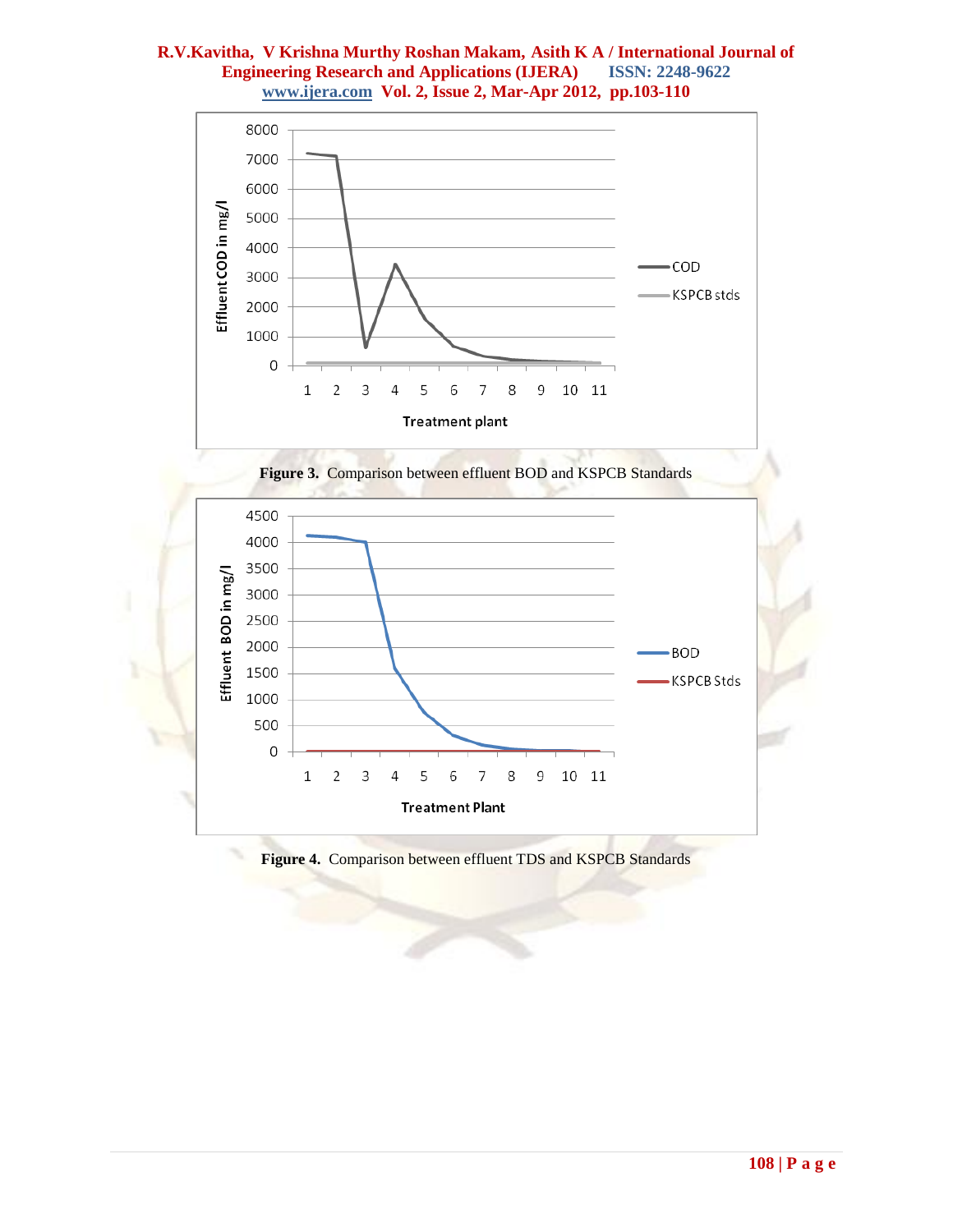

#### **Conclusion:**

The performance studies on the pharmaceutical wastewater treatment plant were evaluated. As per available 4months data, behavioral pattern of existing effluent treatment plant appears to be capable of withstanding the shock loads without affecting the efficiency of the plant. The individual units are also performing well and their removal efficiencies are satisfactory. TSS removal efficiencies for the primary clarifiers is 97.8 %,The maximum BOD removal efficiency achieved was 76% & TDS of 45.31% using reverse osmosis process, aerobic treatment showed 59% COD removal whereas anaerobic phase has poor TDS removal capacity (9%-12%)The overall performance of the effluent treatment plant was satisfactory. This treatment plant is high potential for BOD, TSS and TDS removal. Thus this treatment Technology can be considered as a potential plant for industrial wastewater treatment.

**Acknowledgement:** We would like to thank the management of the pharmaceutical industry for their support and cooperation during the study period.

#### **REFERENCES:**

- 1. Al-Zboon, Kamel and Al-Ananzeh, Nada, (2008), Performance of wastewater treatment plants in Jordan and suitability for reuse, African Journal of Biotechnology., 7 (15), 2621-2629.
- 2. Ammary B (2007). Wastewater reuse in Jordan: Present status and future plans, Desalination J. Volume 211, Issues 1-3, 10, pp. 164-176.
- 3. Balasubramian S, Pugalenthi V, Anuradha K,Chakradhar SJ (1999).Characterization of tannery effluents and the correlation between TDS, BOD and COD. Environ. Sci. Health, 34: 4-16.
- 4. Buzzini AP and Pires EC (2007). Evaluation of an up flow anaerobic sludge blanket reactor with partial recirculation of effluent used to treat wastewaters from pulp and paper plants. Bioresource Technology, 98, 1838-1848.
- 5. Das P, Das B, Khan YSA (2006). Environmental Assessment of Tannery Wastes from Chittagong, Bangladesh. Asian J. Water Environ. Pollut., 3(1): 83-90
- 6. Desitti Chaitanyakumar, Syeda Azeem Unnisa, Bhupatthi Rao and G Vasanth Kumar (2011), Efficiency Assessment of Combined Treatment Technologies: A Case Study of Charminar Brewery Wastewater Treatment Plant, Indian Journal of Fundamental and Applied Life Sciences, 1 (2), 138-145.
- 7. El-Gohary, F. A., Abou-Eleha, S. I. and Aly H. I. (1995). Evaluation of biological technologies for waste water treatment in the pharmaceutical industry. Water Science and Technology.32 (11): 13-20
- 8. Ernst M, Sperlich A, Zheng X, Ganb Y, Hub J, Zhao X, Wang J, JekelM (2007). An integrated wastewater treatment and reuse concept forthe Olympic Park 2008 Beijing. Desalination J. 202: 3.
- 9. Hammer MJ (1996). Water and wastewater technol. third edition Prentice –hall. Inc.